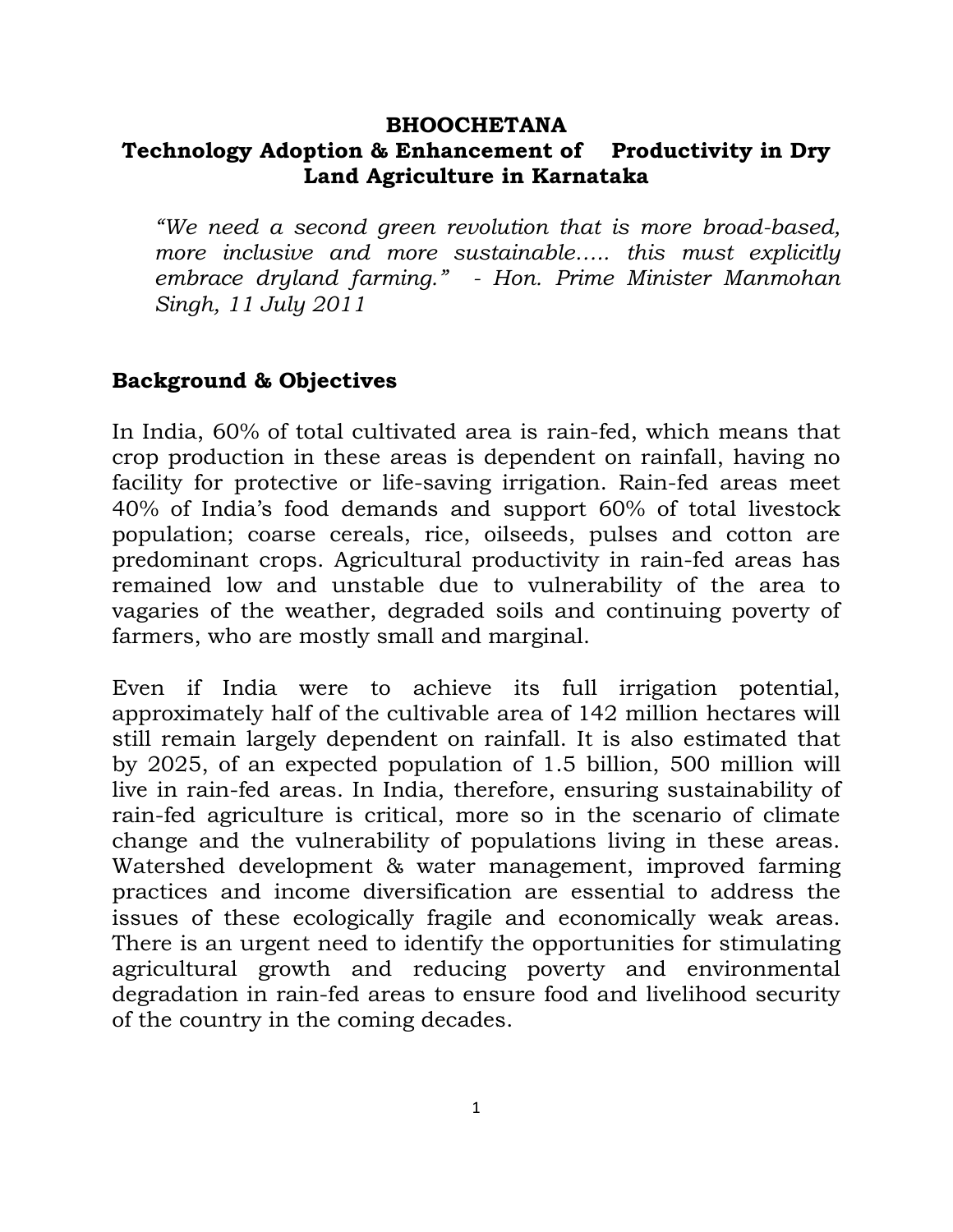Karnataka has the second largest area under rain-fed agriculture after Rajasthan in the country. Nearly 55% of total food grain production and 74% of oilseeds production come from rain-fed agriculture in Karnataka. Therefore rain-fed agriculture plays an important role in total food grain production in the state. It is evident from the higher yields observed in crop demonstrations as compared to current crop yields that rain-fed agriculture has substantial untapped potential, and crop yields can be increased in the dry land areas by adoption of various dry-land production technologies.

Government of Karnataka initiated a novel project under Rashtriya Krishi Vikas Yojana (RKVY) called **'***Bhoochetana***'** to improve the livelihoods of dry-land farmers in the State by increasing the agricultural productivity of rain-fed agriculture. The prime focus of *Bhoochetana* is revival of soil fertility status and the project was initiated in May 2009 covering the period up to 2013-14.

The basic purpose of the project is to increase average productivity of major rain-fed crops by 20% in all 30 districts in a phased manner over 4 years by undertaking stratified soil sampling, analysis of soil samples & preparation of GIS-based soil fertility maps in all the districts and capacity building of dry land farmers. The major crops covered are maize, groundnut, *ragi*, soyabean, red gram, black gram, green gram, bengal gram, sunflower, jowar, rainfed paddy, cotton & *bajra*.

Implementation of the project is by a Consortium comprising of Karnataka State Department of Agriculture, Watershed Development Department, University of Agricultural Sciences, Bangalore/Dharwad /Raichur, and ICRISAT.

# **Intervention**

The primary strategy of *Bhoochetana* is soil testing based nutrient management with a major thrust on micronutrients. Inputs are made available at 50% subsidy at village/cluster village level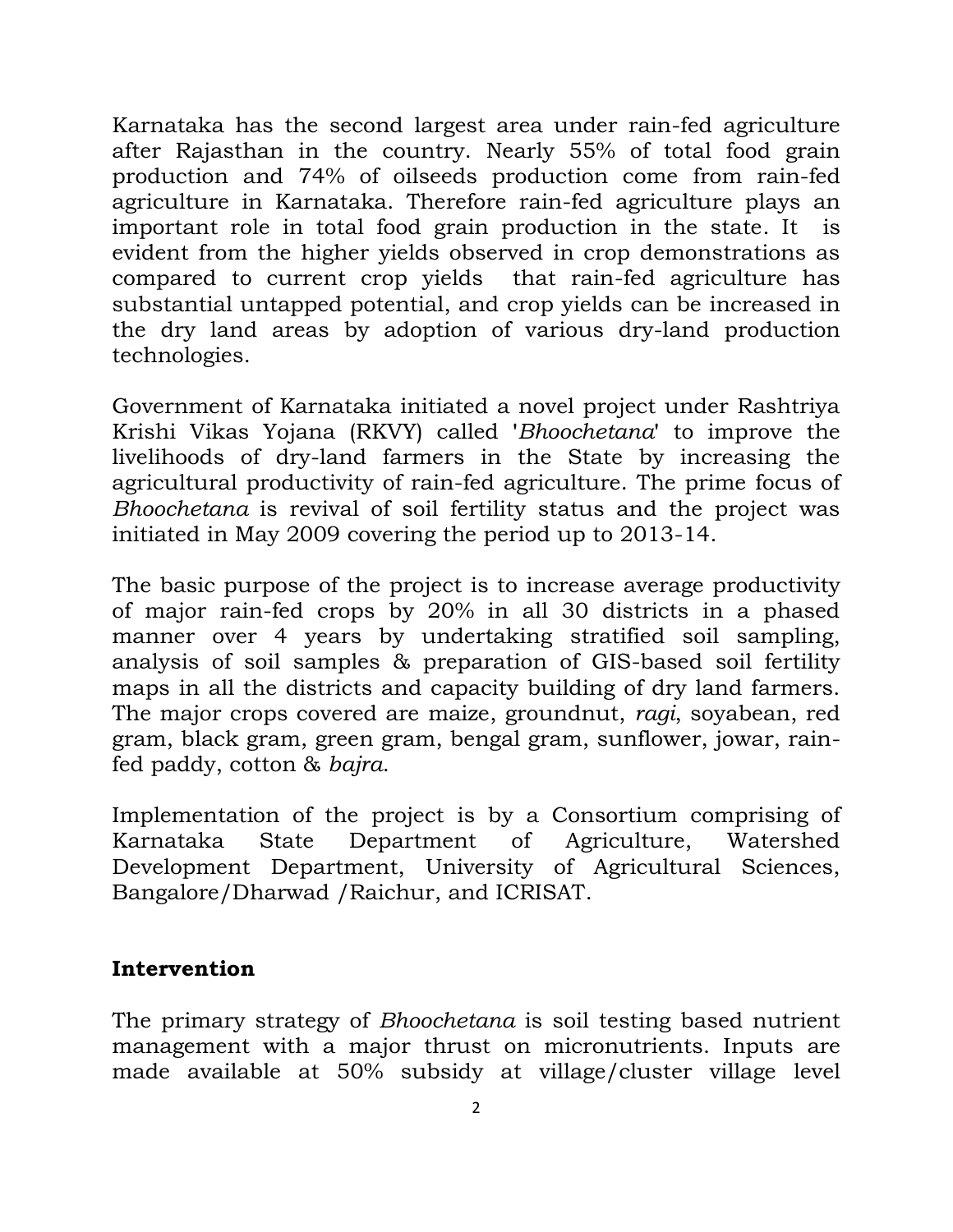through timely positioning and farmers are sensitized by wide publicity through wall writings, posters, village meetings & mass media.

Strategies adopted included:

- $\checkmark$  Identification & adoption of best management practices for selected crops.
- $\checkmark$  Soil test based nutrient management with major thrust on micronutrients.
- $\checkmark$  Registration of all farmers.
- $\checkmark$  Timely positioning and distribution of inputs (seeds, seed treatment chemicals, Gypsum, micronutrients & biofertilizers) at subsidized rates at village/cluster village.
- $\checkmark$  Farmer facilitators and lead farmers' service for extension activities at village level.
- $\checkmark$  Active Role by District Nodal Officers.
- $\checkmark$  State, District, Taluk & Village Level Trainings.
- $\checkmark$  Wide Publicity & Awareness creation through wall writings, posters, village meetings & mass media.

Department of Agriculture is the nodal department for implementing the project. Technical support/consultancy services and training are being provided by ICRISAT, Hyderabad.

State Agricultural Universities assist in identifying suitable highyielding cultivars of the identified crops as well as appropriate management practices including pest control measures at district levels and provide knowledge and guidance to farmers at state, district and taluka level. Watershed Department is responsible for identifying and converging various watershed development activities in the target districts. SAUs also assist ICRISAT in organising training programmes for the Farmer Facilitators. Crop cutting experiments are conducted and yields of controlled and untreated plots are recorded jointly by Department of Agriculture, ICRISAT, WDD and SAU.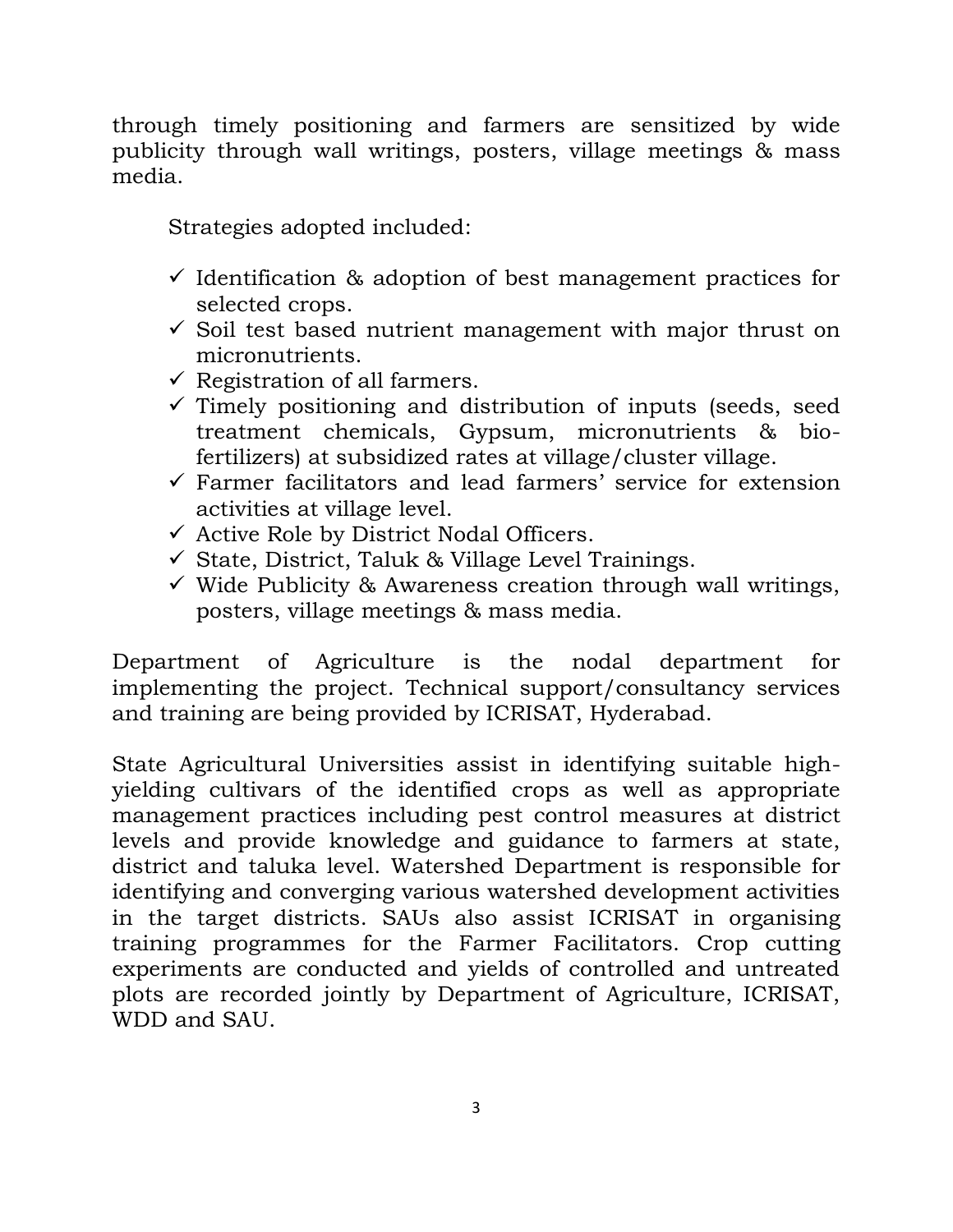Technological information access to farmers at their door steps through farmer facilitators and agricultural extension personnel coupled with availability of critical inputs at cluster villages (2-3 villages per each cluster) and method demonstrations, result demonstrations throughout villages has motivated large member of farmers to adopt appropriate dry-land production technologies.

The mission has become immensely popular as farmers have widely accepted the improved practices with successful yield results.

# **Outcome**

In the first phase, project was implemented in six districts of Kolar, Chikkaballapur, Tumkur, Chitradurga, Haveri and Dharwad in 2009-10 covering an area of 2.25 lakh hectares in four crops, viz, groundnut, *ragi*, maize & soyabean. It benefitted 2 lakh farmers from 1440 villages, who registered significant productivity increase across crops. Productivity of groundnut enhanced in the range of 32 to 41%, maize up to 44% and soybean up to 39% in different districts with improved management options including balanced nutrition compared to fields under farmers' management.

During the year 2010-11, project was implemented in 16 districts (including 6 first phase districts) of Chitradurga, Chikkaballapur, Dharwad, Haveri*,* Kolar, Tumkur, Bidar, Bijapur, Chamarajnagar, Gadag, Gulbarga, Yadgir, Bangalore (Rural), Hassan, Davanagere and Raichur, with an area coverage of 12.00 lakh hectares. In this phase 8.70 lakh farmers from 5030 villages were brought under the *Bhoochetana* umbrella and about 23-57% increase in yields was observed in treated plots compared to non-treated plots.

During the year 2011-12, the project is being implemented in 30 districts covering an area of 31.1 lakh hectares benefiting 25.54 lakh farmers from 14,000 villages; about 23- 50% increase in yields has been recorded.

Improvement in delivery time of services and convergence of all the existing schemes has been one of the visible and positive impacts of